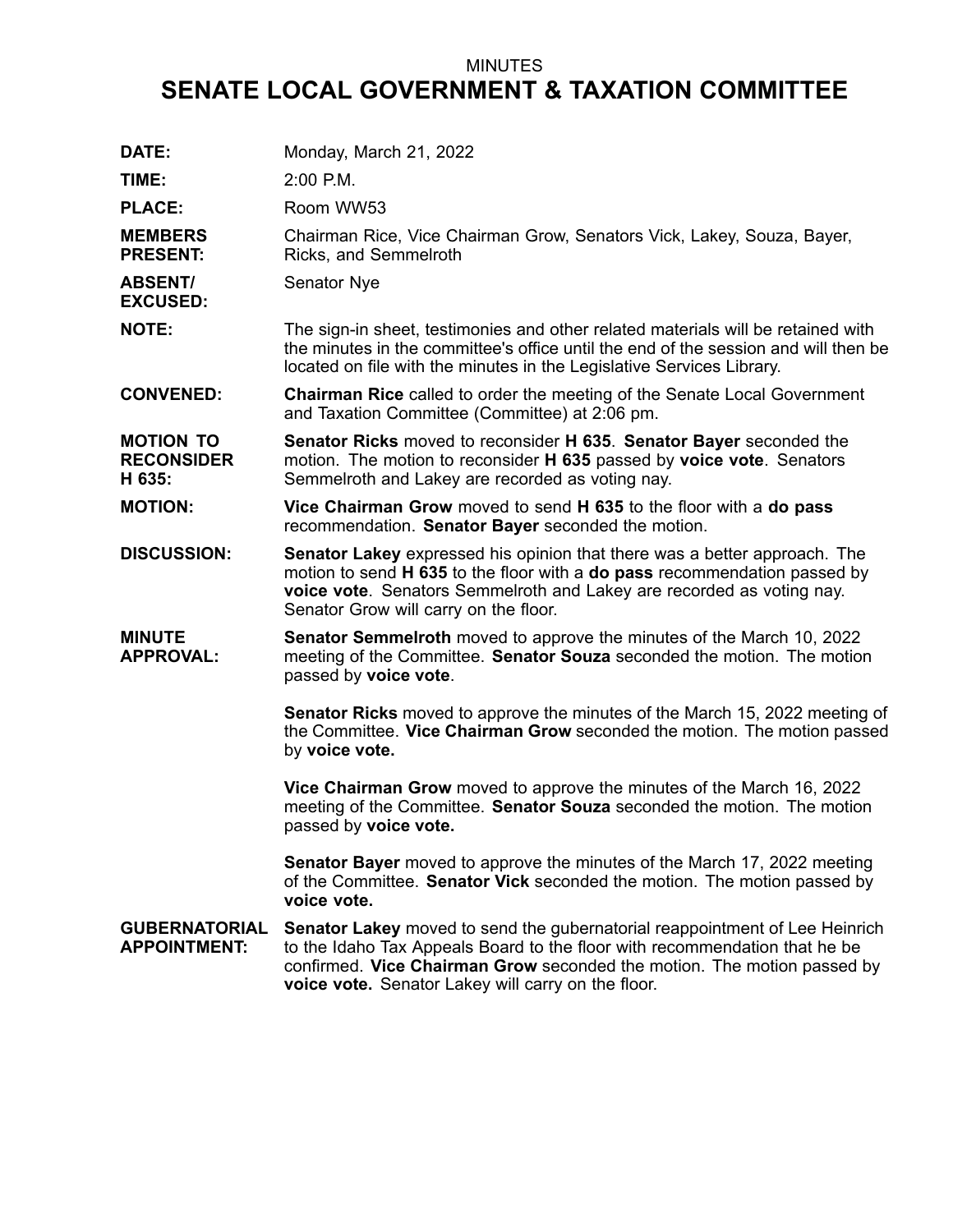**H 735 Representative Weber** presented the bill. He explained that **H 735** was <sup>a</sup> property tax relief bill. He further explained that **H 735** repealed the county Charity and Indigent Fund Levy. In addition, **H 735** established <sup>a</sup> new Public Defense Fund beginning in fiscal year (FY) 2025. Furthermore, for FY 2023 and FY 2024 the counties would be reimbursed for the total amount levied. Starting in FY 2025, the Tax Relief Fund money would be distributed under the sales tax distribution formula. In addition, \$36 million with <sup>a</sup> possible 3% escalator for five years would be transferred from local distribution to the Public Defense Fund. With that amount, combined with the current general fund appropriation to the Public Defense Commission of approximately \$12 million, the state would fund indigent public defense and relieve the counties of that obligation. Finally, **Representative Weber** explained that **H 735** expressed legislative intent that in the next legislative session <sup>a</sup> new model of public defense would be adopted.

> **Representative Weber** advised the Committee that there had been discussions regarding proposals to amend **H 735** and stated that Seth Grigg would discuss those proposals.

**TESTIMONY: Seth Grigg** of the Association of Idaho Counties, explained that there were two big changes in the proposed amendments. One was on the establishment of the Public Defense Fund and how the money would proceed to that fund. The other changes correct errors in the original draft with respect the repeal of the county medically indigent program. The proposed amendments took \$36 million off the top of revenue sharing and diverted it to the Public Defense Fund. **Mr. Grigg** stated that this had an impact on the special purpose districts, but that there was no nexus between special purpose districts and public defense. The proposed amendments took \$20 million off the top of county revenue sharing moving forward to fund public defense. And then on the city revenue sharing side, it removed \$16 million off the top of city revenue sharing in the first year. That would generate \$36 million that would be dedicated to funding public defense. In addition to the state general funds that are appropriated on an annual basis for public defense, which amounts to about \$11 million. The amount of funds that came out of county revenue sharing increased by 5% <sup>a</sup> year for five years. And once they hit the ceiling, which was approximately \$26 million, they would be fixed at that \$26 million threshold. Moving forward, the city revenue share out remained at \$60 million for the duration.

> Next, **Mr. Grigg** discussed the changes in the proposed amendments to **H 735** relating to the repeal of the county medically indigent program. He stated that there were errors in some dates. On page two of the proposed amendments, line 30, there was <sup>a</sup> series of date changes. **Mr. Grigg** explained that those date changes were to align with current statutes.

> **Mr. Grigg** then discussed the last substantive change in the proposed amendments to **H 735**. That proposal increased the amount of property tax relief from \$20.9 million in the original draft to \$33 million. He explained that amounted to <sup>a</sup> 5% to 6% reduction statewide in county levy property taxes. In addition, for the next two years, there would be <sup>a</sup> one time general fund appropriation of \$34 million to the counties to help pay for public defense until we get to 2025. **Mr. Grigg** added that this provided time for stakeholders to work towards an alternative public defense model in the state.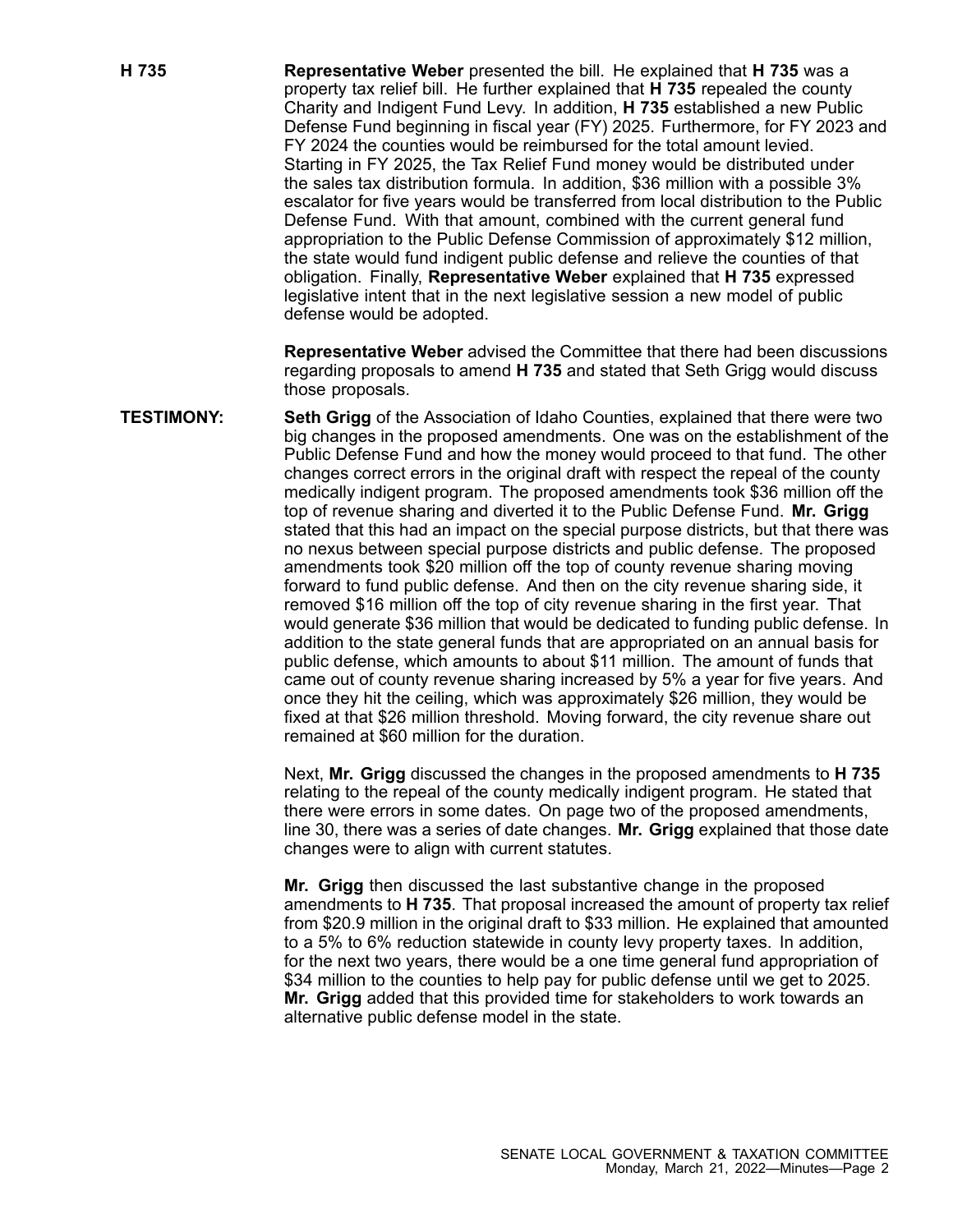**DISCUSSION: Senator Lakey** asked what happened once the automatic allocation of funds to the counties ended. **Mr. Grigg** explained that at that point, those shares would continue to go to the Public Defense Fund that was established to help pay for public defense, but that amount would be capped at the amounts that they were at that time, and the general fund would provide support for expenses above that.

> **Senator Ricks** asked how the transfer of money from the Tax Relief Fund to the general fund translated to tax relief for county residents and how we knew that would happen. **Mr. Grigg** explained that <sup>a</sup> proposed amendment to Idaho Code § 63-802 required counties to reduce their base budget in the last three years the amount they spent on public defense.

> **Senator Lakey** asked Mr. Grigg to explain further about the elimination of the Wayfair money which would be supplemented by additional allocations of funds, but not as much. **Mr. Grigg** explained that the Tax Relief Fund would end in FY 2025 at which time there would be an infusion of revenue sharing dollars into the counties and cities from online sales tax dollars which would be distributed in accordance with the sales tax distribution formula rather than going to the Tax Relief Fund. He estimated that the proceeds to the counties and cities would be close to \$36 million. The county's share of that will be roughly \$17 million. Revenue from the sales tax distribution would also result in additional revenue in the approximate amount of \$16 million which was about <sup>a</sup> wash. In the first year, the full amount of the Wayfair money coming to them went toward public defense funding. And then, in future years online sales taxes generated increasing revenue. Any revenue sharing above that \$16 million went to the cities. And for the counties, any amount of revenue sharing from online sales taxes above \$26 million went to the county budgets.

**TESTIMONY: Mayor John Evans** of Garden City, and Legislative Chairman for the Association of Idaho Cities, stated that they had been briefed on the discussions regarding the amendments and supported **H 735** with the proposed amendments, but were opposed to it without the proposed amendments.

> **Mark Mitton**, Burley City Administrator, explained the impact of **H 735** on the city of Burley and stated opposition to any amount coming out of the city's share of sales tax.

**MOTION: Senator Lakey** moved to send **H 735** to the 14th Order of Business for possible amendment. **Vice Chairman Grow** seconded the motion. The motion passed by **voice vote**. Senator Lakey will carry on the floor.

**PRESENTATION: Chairman Rice** honored page Mark Vincent and thanked him for his service to the Committee. **Mr. Vincent** introduced himself and stated that he was a Senior at Eagle High School.

> **Chairman Rice** asked Mr. Vincent what he had enjoyed the most about his experience as <sup>a</sup> page. **Mr. Vincent** responded that he had enjoyed sitting in the committees he served and interacting with senators and staff.

> **Senator Souza** asked Mr. Vincent what he had learned that he hadn't expected to. **Mr. Vincent** replied that he had learned <sup>a</sup> lot about local government and taxation.

> **Senator Lakey** asked how Mr. Vincent thought he could apply what he learned in the future. **Mr. Vincent** responded that he wanted to pursue <sup>a</sup> degree in political science and that his experience as <sup>a</sup> page would benefit him in that pursuit.